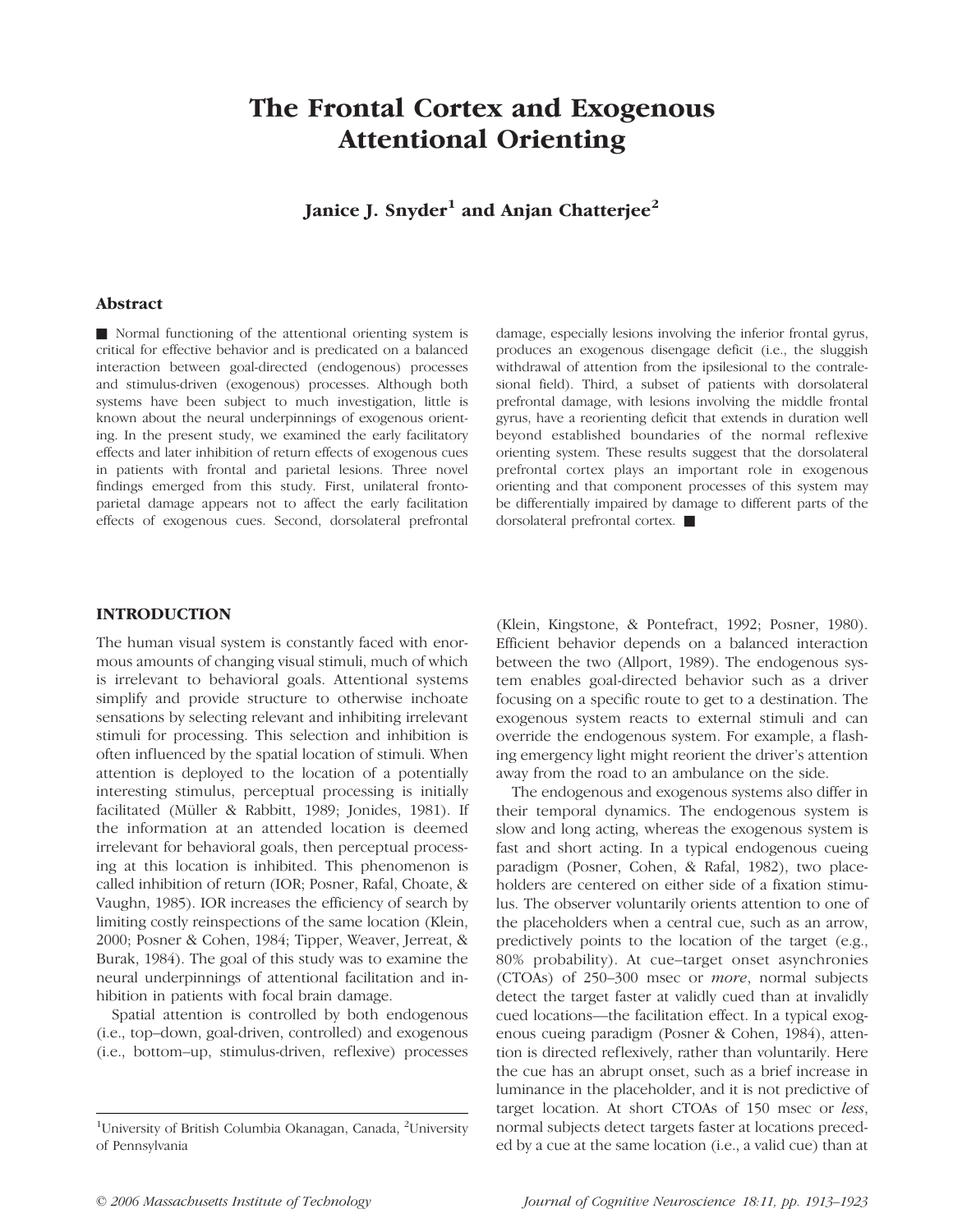locations preceded by a cue at a different location (i.e., an invalid cue). However, at longer CTOAs of 200 msec or more, normal subjects demonstrate IOR. That is, they detect targets slower at validly cued than at invalidly cued locations. More importantly, the IOR effect is observed in exogenous but not in endogenous cueing paradigms. Here we investigate the effects of focal brain damage on the temporal dynamics of this sequence of facilitation and inhibition when the attentional system orients exogenously, as described herein.

Patients with focal brain damage are often used to investigate the neural substrates of attentional orienting. For example, studies of unilateral spatial neglect reveal that spatial attention is mediated by distributed networks involving posterior parietal, dorsolateral prefrontal, and medial frontal cortex along with thalamic and basal ganglia subcortical structures (Chatterjee, 2003). To identify the neural substrate controlling attentional orienting,<sup>1</sup> Posner, Walker, Friedrich, and Rafal (1984) studied patients, many of whom had neglect, and found that patients with parietal but not frontal, temporal, or midbrain damage had difficulty disengaging attention from an ipsilesional cue to a contralesional target. In particular, Posner et al. observed that damage to the superior parietal lobule correlated best with this disengage deficit. This observation was later supported by a positron emission tomography study that found activation in the superior parietal lobule when observers voluntarily shifted attention to the predicted spatial location of an upcoming target (Corbetta, Miezin, Shulman, & Petersen, 1993). More recently, Friedrich, Egly, Rafal, and Beck (1998) found normal endogenous orienting in patients with superior parietal damage, but a disengage deficit in exogenous orienting in patients whose lesions included the temporoparietal junction. Notably, neither report implicated frontal neural networks in the mediation of exogenous orienting.

Disorders of attention are common with frontal damage and include deficits in the ability to sustain attention, divide attention, and, when necessary, switch attention between tasks (Heilman & Valenstein, 1972). However, little is known about the role of prefrontal cortices in the simpler task of orienting attention to exogenous stimuli. Indeed, a prevalent model does not include the frontal lobes in the neural mediation of exogenous orienting (Posner & Petersen, 1990). Rather, this model suggests that the parietal lobe, pulvinar, and superior colliculus of the posterior attention system are the neural substrates of this system. By contrast, more recent models have implicated the frontoparietal networks in exogenous orienting (see Corbetta & Shulman, 2002, for a review; Lepsien & Pollman, 2002, but see Klein, 2004). Specifically, Corbetta and Shulman (2002) suggest that a ventral frontoparietal network is involved in orienting exogenously to unexpected or novel stimuli that fall outside the focus of the task in which an individual is engaged. This model is derived largely from neuroimaging studies and remains to be validated by lesion studies. As such, we conducted this investigation to test the hypothesis that the dorsolateral prefrontal cortex is involved in exogenous orienting. More specifically, we examined both the early facilitation and later inhibition components of exogenous orienting. IOR, the later component of exogenous orienting, is thought to be mediated subcortically (Fectau, Bell, & Munoz, 2004; Bell, Fectau, & Munoz, 2003). However, some have recently speculated that IOR may require cortical involvement (Mayer, Dorflinger, Rao, & Seidenberg, 2004; Mayer, Seidenberg, Dorflinger, & Rao, 2004; Klein, 2000). This speculation with regard to simple exogenous orienting has not been supported by lesion studies (Friedrich et al. 1998; Posner et al., 1985). However, see Stuss et al. (1999) for a study of motoric IOR in the context of increasing task complexity.

To test the hypothesis that the dorsolateral prefrontal cortex is involved in exogenous orienting, we assessed patients with frontal and parietal damage in a target detection paradigm in which exogenous cues were presented at 100 or 750 msec CTOAs. One would expect facilitation at 100 msec and IOR at 750 msec unless exogenous orienting is disrupted by brain damage. In analyzing these patients' data we observed an unusual behavioral pattern in three patients. This behavioral pattern, which we will discuss next, motivated us to further examine the temporal dynamics of exogenous orienting for durations up to 1250 msec CTOA, durations far longer than the usual durations in which facilitation and inhibition are observed.

# EXPERIMENT 1: EXOGENOUS ATTENTIONAL ORIENTING

Patients with brain damage were tested in an exogenous cueing paradigm by using a short CTOA that typically produces the facilitation effect and a long CTOA that typically induces the IOR effect. Target detection trials (i.e., no preceding cues) were included to measure orienting times to stimuli in the ipsilesional and contralesional hemifields.

# Methods

#### Participants

Eleven patients (mean age, 59.3 years; range, 45–78 years) with parietal lesions and 13 patients (mean age, 51.9 years; range, 40–74 years) with frontal lesions from chronic (>6 months) stroke were selected from the University of Pennsylvania Center for Cognitive Neuroscience patient database. Patient clinical information is presented in Table 1.

Patients were selected for having a unilateral stroke in either the anterior division or the posterior division of the middle cerebral artery to ensure that the lesions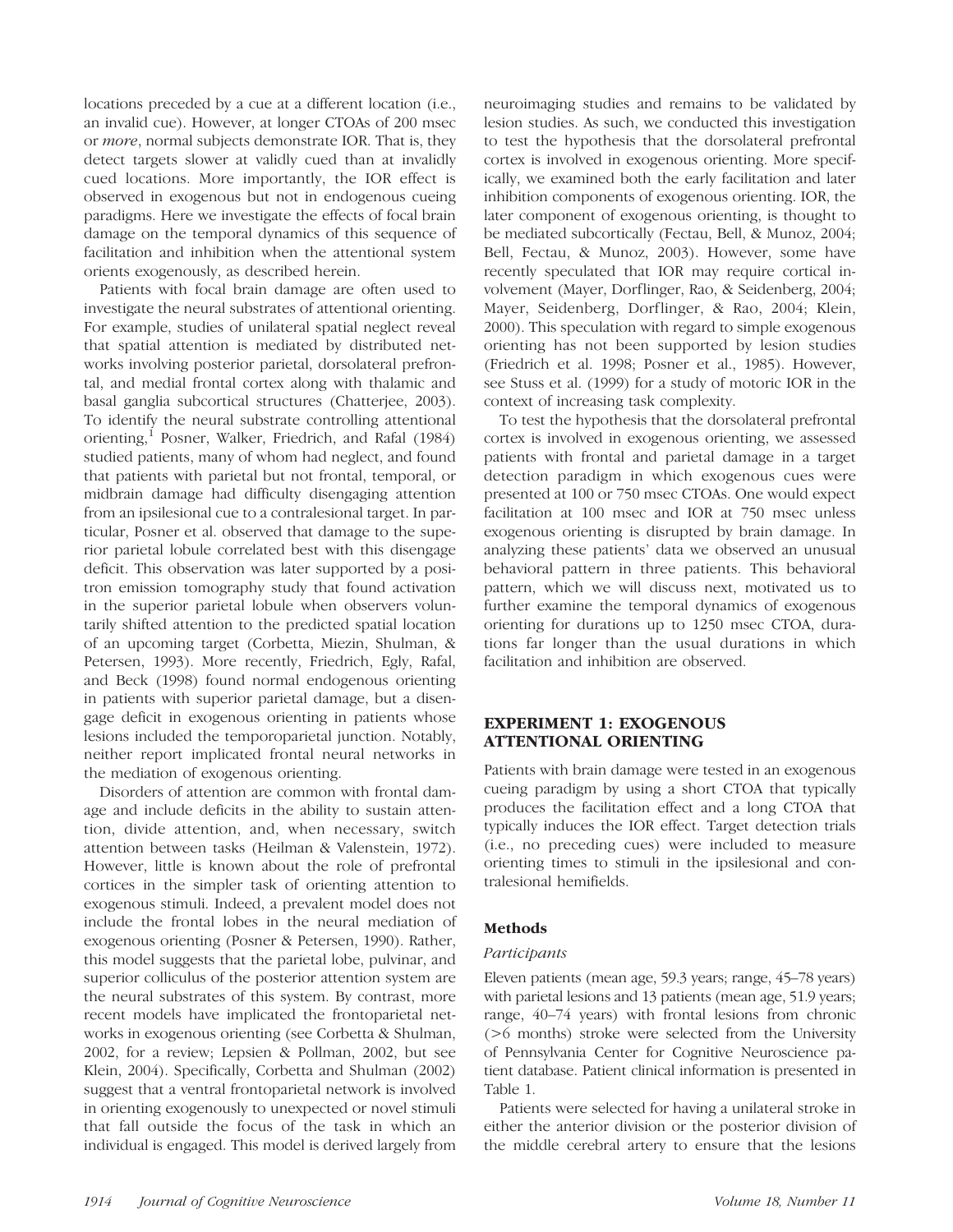|          |        |             | Lesion     |             |                       |                   |  |
|----------|--------|-------------|------------|-------------|-----------------------|-------------------|--|
| Patient  | Sex    | Age (years) | Hemisphere | Volume (ml) | Location              | Chronicity        |  |
| $J.B._1$ | Female | 45          | Right      | 26.0        | Parietal              | 2 years 4 months  |  |
| S.B.     | Female | 52          | Right      | 47.9        | Parietal              | Not applicable    |  |
| B.G.     | Female | 53          | Left       | 11.9        | Parietal              | 2 years 9 months  |  |
| F.H.     | Female | 66          | Right      | 6.0         | Parietal              | 11 months         |  |
| C.E.     | Female | 78          | Right      | 23.7        | Parietal              | 1 year            |  |
| E.E.     | Female | 54          | Right      | 34.5        | Parietal              | 7 months          |  |
| G.P.     | Male   | 77          | Left       | 48.0        | Parietal              | 1 year            |  |
| $D.W._1$ | Male   | 51          | Left       | 14.2        | Parietal              | 4 years 1 month   |  |
| J.J.     | Female | 56          | Left       | 19.3        | Parietal              | 4 years 8 months  |  |
| C.B.     | Male   | 48          | Right      | 44.4        | Temporoparietal       | 1 year 4 months   |  |
| C.W.     | Female | 72          | Right      | 11.4        | Temporoparietal       | 1 year 2 months   |  |
| M.P.     | Female | 59          | Right      | 8.2         | Frontal               | 3 years 3 months  |  |
| J.D.     | Female | 73          | Right      | 31.2        | Frontal               | 2 years 10 months |  |
| C.H.     | Female | 52          | Right      | 25.1        | Frontal               | 3 years 1 month   |  |
| $J.B._2$ | Female | 52          | Right      | 34.0        | Frontal               | 9 months          |  |
| M.M.     | Male   | 74          | Right      | 13.0        | Frontal               | 10 months         |  |
| M.E.     | Female | 52          | Right      | 52.2        | Frontal               | 8 years 5 months  |  |
| J.F.     | Male   | 52          | Left       | 10.6        | Frontal               | 1 year 9 months   |  |
| H.F.     | Male   | 65          | Left       | 19.4        | Frontal               | 7 months          |  |
| E.G.     | Male   | 63          | Right      | 139.8       | Frontoparietal        | 2 years 5 months  |  |
| B.C.     | Male   | 59          | Left       | 26.3        | Frontoparietal        | 3 years 3 months  |  |
| $D.W._2$ | Male   | 52          | Left       | 82.5        | Frontoparietal        | 4 years           |  |
| W.C.     | Male   | 40          | Left       | 87.7        | Frontotemporal        | 3 years 6 months  |  |
| J.S.     | Female | 40          | Right      | 88.4        | Frontotemporoparietal | 1 year 2 months   |  |

Table 1. Patient Clinical Information

were primarily in the frontal or temporoparietal regions. This selection was based on the examination of the lesions from magnetic resonance imaging or computed tomography scans and mapping them onto templates by using Montreal Neurological Institute coordinates with MRIcro software. Patients with psychiatric diagnoses or other diseases of the central nervous system are excluded. None of the patients demonstrated neglect or extinction at the time of testing. In the parietal group, there were seven right-hemisphere and four lefthemisphere lesions. In the frontal group, there were eight right-hemisphere and five left-hemisphere lesions. Ten healthy age-matched participants (mean age, 54.3 years; range, 49–65 years) served as a control group and were recruited from the community. This study was approved by the ethics committee of the University of Pennsylvania and was performed in accordance with the ethical standards laid down in the 1964 Declaration of Helsinki. All participants gave written informed consent and were paid for their participation.

#### Experimental Procedure

Stimuli were displayed on a computer monitor placed 57 cm in front of the subject. The visual display consisted of a black background with two dark gray outline boxes (placeholders) measuring  $1.5 \times 1.5$  cm and located 7 cm to the left and the right of a light gray central fixation cross subtending 0.5 cm. Cues were administered by superimposing a light gray placeholder over a dark gray placeholder. The target was a 0.5-cm light gray asterisk. Participants responded to the target with a speeded keypress. Age-matched control subjects responded with their dominant hand and patients responded with their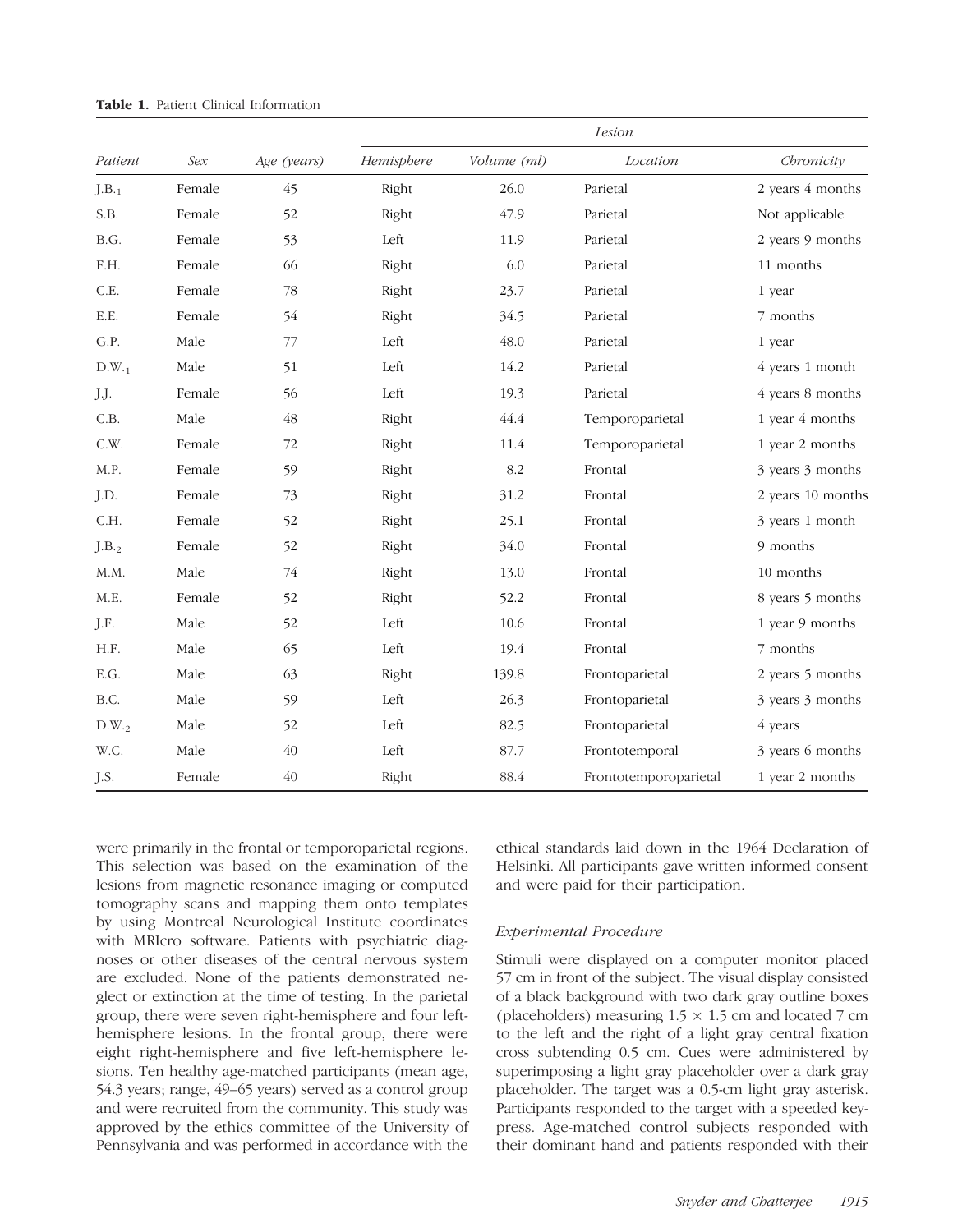ipsilesional hand. Response time (RT) was recorded by the computer and measured in milliseconds from the time the target appeared on the screen.

Participants sat in a dimly lit room, with their chin on a chin rest. All types of trials were illustrated for them. They were instructed to maintain their gaze on the fixation stimulus, told that the cue was not predictive of target location, and asked to respond to the target by pressing the space bar as quickly and as accurately as possible.

Each trial began with a 100-msec warning tone (880 Hz). Following a 400-msec delay, either a target occurred (i.e., a target-only trial) or a 100-msec cue occurred. If a cue occurred, either a target followed at 100 or 750 msec CTOA, or a catch (i.e., no target) trial occurred. Subjects were given a practice block of 25 trials, followed by 16 blocks of experimental trials. All subjects took a break between blocks of trials. In each block there were 54 trials consisting of 5 validly cued and 5 invalidly cued trials for each CTOA and hemifield, 2 target-only trials for each hemifield, and 10 catch trials. The different trial types were presented in a random order. Trials were terminated and the target was removed when the subject pressed the key or 1500 msec after the onset of the target, whichever came first. Intertrial interval was 1000 msec. Data collection took approximately 1 hr.

Response time. Separate analyses were conducted for each of the three groups of participants on RT between 150 and 1500 msec. No behavioral differences by hemisphere of lesion were found. A three-factor repeated measures analysis of variance (ANOVA) was conducted on median correct RT with target status (valid or invalid cue), hemifield (right, left for controls; ipsilesional, contralesional for patients), and CTOA (100, 750 msec) as factors. In addition, a one-factor repeated measures ANOVA was conducted on median correct RT for the target-only trials with hemifield as a factor. Mean RTs and ANOVAs are presented in Table 2. Facilitation and IOR effects were calculated (i.e., invalidly cued RT minus validly cued RT) for the short and long CTOAs, respectively, as presented in Figure 1.

Response accuracy. Error types are as follows: A response executed before the target onset is considered a false alarm; a failure to respond to the target within 1500 msec of target is considered a miss; and a response within 150 msec of target onset is considered an anticipation.

# Results

#### Behavioral Results

Age-matched control subjects. These subjects showed facilitation effects at 100 msec and IOR at 750 msec as evidenced by the ANOVA on their RT data. This analysis revealed a significant Target Status  $\times$  CTOA interaction,  $F(1,9) = 38.69$ ,  $p < .001$ , with faster RT at a validly cued than invalidly cued location (395 vs. 432 msec) at 100 msec CTOA and with slower RT at validly cued than invalidly cued location (439 vs. 411 msec) at 750 msec CTOA. Planned comparisons confirmed these observations (both  $Fs > 14.03$ , both  $ps < .01$ ). No other main effects or interactions were significant (all  $Fs < 3.50$ , all  $ps > .09$ ). There were no differences in their ability to detect targets in the right and left hemifields (413 vs.

Table 2. Mean Correct Response Time (RT) as a Function of Hemifield, Cue–Target Onset Asynchrony (CTOA), and Target Status for Age-matched Controls and Parietal and Frontal Patients

|                                 |             |                | $RT$ (msec)          |           |                     |                     |  |  |  |
|---------------------------------|-------------|----------------|----------------------|-----------|---------------------|---------------------|--|--|--|
| Hemifield                       | <b>CTOA</b> | Target Status  | Age-matched Controls | Parietals | Frontals $(n = 13)$ | Frontals $(n = 10)$ |  |  |  |
| Ipsilesional/RVF <sup>a</sup>   | 100         | Validly cued   | 398                  | 547       | 450                 | 474                 |  |  |  |
|                                 |             | Invalidly cued | 432                  | 604       | 479                 | 494                 |  |  |  |
|                                 | 750         | Validly cued   | 438                  | 582       | 488                 | 497                 |  |  |  |
|                                 |             | Invalidly cued | 407                  | 551       | 481                 | 487                 |  |  |  |
|                                 | N/A         | Target only    | 413                  | 578       | 481                 | 502                 |  |  |  |
| Contralesional/LVF <sup>a</sup> | 100         | Validly cued   | 392                  | 567       | 470                 | 489                 |  |  |  |
|                                 |             | Invalidly cued | 432                  | 635       | 520                 | 537                 |  |  |  |
|                                 | 750         | Validly cued   | 439                  | 614       | 504                 | 521                 |  |  |  |
|                                 |             | Invalidly cued | 415                  | 595       | 511                 | 503                 |  |  |  |
|                                 |             | Target only    | 4101                 | 597       | 500                 | 517                 |  |  |  |

a Ipsi- and contralesional field for patients, right (RVF) and left visual field (LVF) for age-matched controls.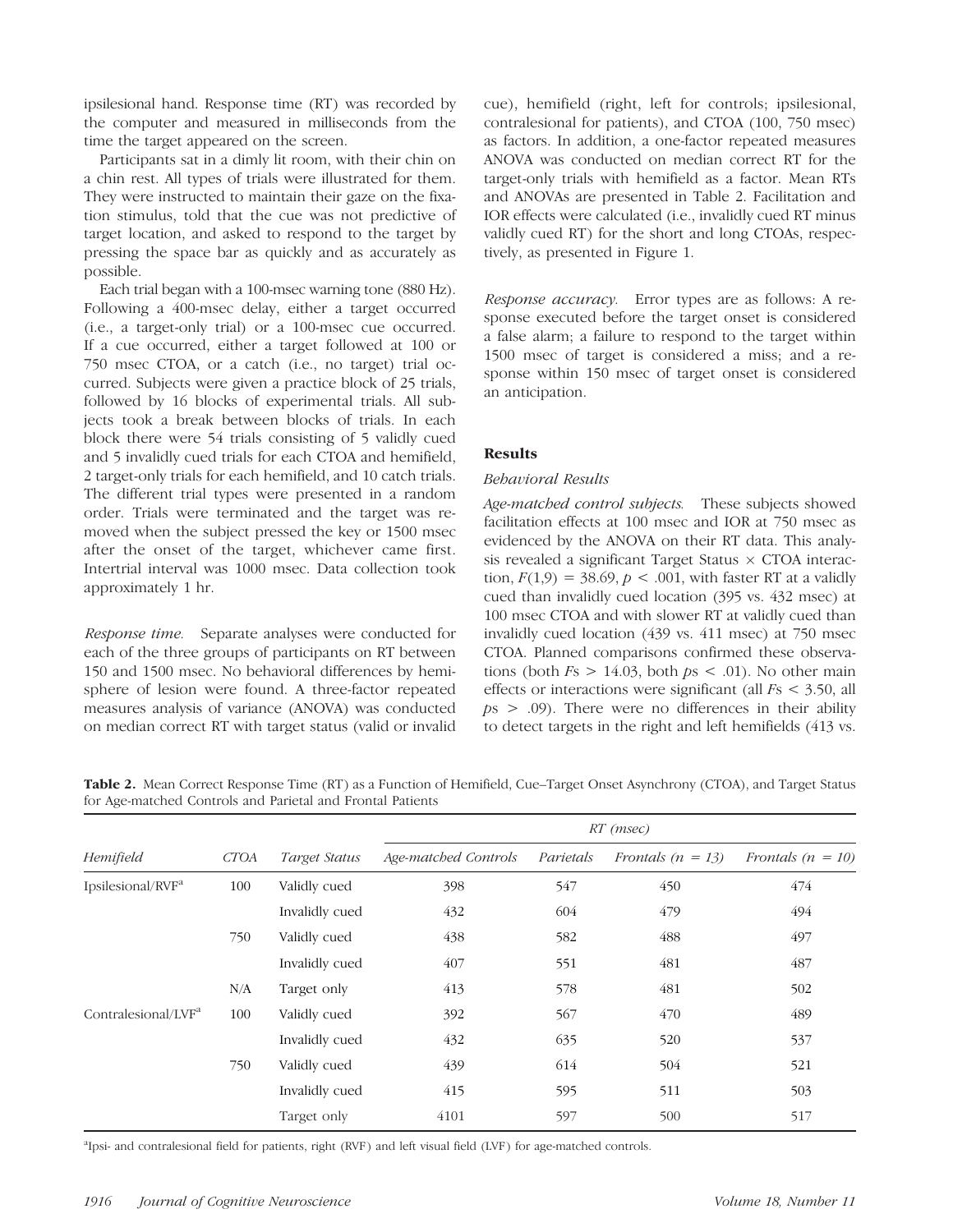Figure 1. Experiment 1. Mean facilitation and IOR effects for age-matched controls, parietal patients, and frontal patients  $(n = 13$  includes all frontal patients;  $n = 10$  excludes patients J.B.2, M.M., and D.W.2) and as a function of cue–target onset asynchrony (CTOA). The asterisks represent statistically significant differences in effects between ipsilesional and contralesional hemifields for patients and right and left hemifields for age-matched controls.



410 msec) based on the one-factor ANOVA on the targetonly trials  $(F < 1)$ .

Mean accuracy was 98.4%. Errors consisted of false alarms  $(1.5\%)$ , misses  $( $0.1\%)$ , and anticipations$  $(< 0.1\%)$ . Given the low error rates, no further analyses were conducted.

Parietal patients. These patients showed facilitation effects at 100 msec and IOR at 750 msec as evidenced by the ANOVA on their RT data. This analysis revealed a significant Target Status  $\times$  CTOA interaction,  $F(1,10) =$ 92.13,  $p \le 0.0001$ , with faster RT at validly cued than invalidly cued locations (577 vs. 596 msec) at 100 msec CTOA and with slower RT at validly cued than invalidly cued locations (598 vs. 573 msec) at 750 msec CTOA. Planned comparisons confirmed these observations (both  $Fs > 14.72$ , both  $ps < .01$ ). No other effects or interactions were significant (all  $Fs < 3.91$ , all  $ps > .07$ ). There were no differences in their ability to detect targets in the ipsilesional and contralesional hemifields (578 vs. 597 msec) based on the one-factor ANOVA on the target-only trials  $(F < 1)$ .

Mean accuracy was 95.5%. Errors consisted of false alarms  $(2.4\%)$ , misses  $(1.8\%)$ , and anticipations  $(0.3\%)$ .

Frontal patients. The frontal patients showed facilitation at 100 msec CTOA but did not show IOR at 750 msec CTOA. The three-factor ANOVA revealed a significant effect of target status,  $F(1,12) = 9.52$ ,  $p <$ .01, reflecting faster RT at validly cued than invalidly cued locations (478 vs. 498 msec). A significant Target Status  $\times$  CTOA interaction was also observed,  $F(1,12) =$ 24.20,  $p \le 0.001$ . The planned comparison revealed a significant facilitation effect at 100 msec,  $F(1,12)$  = 48.88,  $p < .0001$ , with faster RT at validly cued than invalidly cued locations (460 vs. 500 msec). However, no difference in RT was observed  $(F < 1)$  between validly



Figure 2. The templates of patients' lesions are overlaid within the same hemisphere. (A) Lesion overlap of patients with parietal damage. (B) Lesion overlap of the patients with frontal damage and the exogenous disengage deficit at short CTOAs. (C) Lesion overlap of the patients with frontal damage that had an asymmetrical facilitation at long CTOAs. The color bar in A, B, and C represent the number of patients with lesions at a specific location. The color purple represents one patient, and each color to the right of the bar indicates an additional patient. (D) Represents a subtraction image, in which the lesions represented in B are subtracted from those in C. The color bar represents chi-square values, ranging from -10 to +10, for comparisons at specific voxels.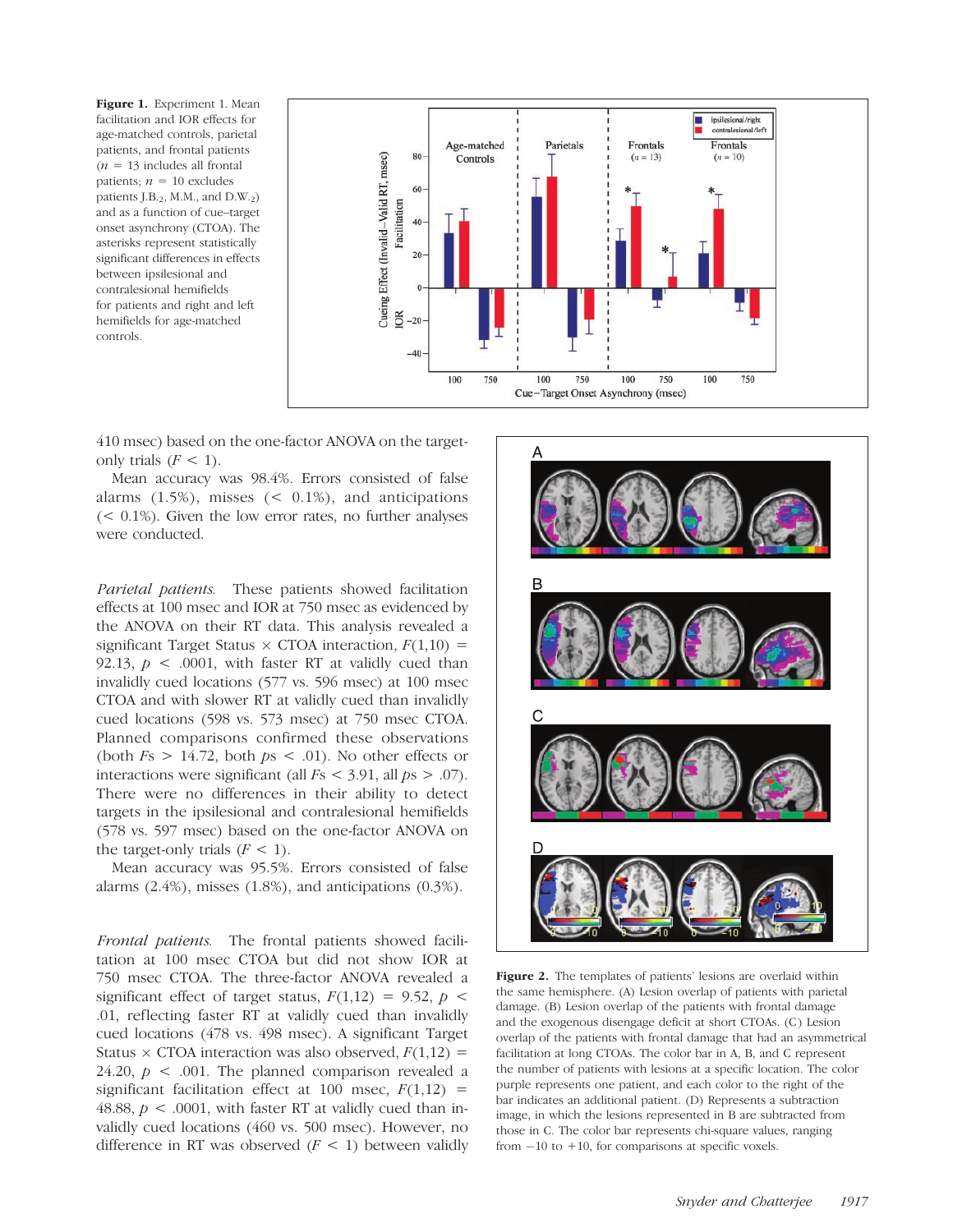cued and invalidly cued locations (both 496 msec) at 750 CTOA. In addition, RT was faster in the ipsilesional than the contralesional hemifield (475 vs. 501 msec),  $F(1,12) = 34.49, p < .0001$ . And finally, a significant Target Status  $\times$  Hemifield interaction was also found,  $F(1,12) = 9.92, p < .01$ , revealing a greater facilitation effect in the contralesional than the ipsilesional field (29 vs. 11 msec). No other significant effect or interactions were observed (all  $Fs < 2.58$ ,  $p > 1$ ). The one-factor ANOVA on the target-only trials was not significant,  $F(1,12) = 4.12$ ,  $p > 0.06$ , demonstrating no significant RT differences in the ipsilesional and contralesional hemifields (481 vs. 500 msec).

Mean accuracy was 95.6%. Errors consisted of false alarms  $(3.4\%)$ , misses  $(0.9\%)$ , and anticipations  $(0.1\%)$ .

# Post Hoc Analyses

Frontal patient subgroups. Although at first glance the frontal patients demonstrated greater contralesional than ipsilesional facilitation at 100 msec CTOA and no IOR at 750 CTOA, three of these patients (J.B.2, M.M., and  $D.W._2$ ) performed qualitatively differently than the other frontal patients. Remarkably, these patients continued to demonstrate contralesional facilitation at 750 msec CTOA (119, 102, and 51 msec for J.B.2, M.M., and D.W.2, respectively) with no comparable ipsilesional facilitation  $(8, -25, \text{ and } 4 \text{ msec for J.B.}_2, \text{ M.M., and})$ D.W.2, respectively). To ensure that our finding of the lack of inhibition effects at 750 msec in the group analysis was not a Type 2 error, brought about by the abnormal facilitation observed in these three patients, we reanalyzed the data from the remaining 10 patients with frontal lesions.

The reanalysis in the 10 patients revealed both facilitation at 100 msec CTOA and IOR at 750 msec CTOA as evidenced by a statistically significant Target Status  $\times$  CTOA interaction,  $F(1,9) = 36.29$ ,  $p < .001$ . Planned comparisons confirmed facilitation effects at the 100 msec CTOA,  $F(1,9) = 36.83$ ,  $p < .001$ , with faster RT at an validly cued than at invalidly cued location (481 vs. 516 msec) and significant IOR effects at 750 msec CTOA,  $F(1,9) = 6.01$ ,  $p < 0.04$ , with slower RT at a validly cued than at invalidly cued locations (509 vs. 495 msec). A significant Target Status  $\times$  CTOA  $\times$ Hemifield interaction,  $F(1,9) = 35.75$ ,  $p < .001$ , suggested an asymmetrical distribution of effects between hemifields. With direct contrasts, the asymmetric effects were observed for facilitation at 100 msec (48 vs. 21 msec),  $F(1,9) = 43.04$ ,  $p < .0001$ , but not for IOR at 750 msec (18 vs. 10 msec),  $F(1,9) = 3.59, p > .09$ . This facilitation asymmetry may reflect deficit in disengaging from an ipsilesional cue to respond to a contralesional target. $^{2,3}$ 

Mean accuracy was 98.0% with errors consisting of false alarms  $(0.9\%)$ , misses  $( $0.1\%)$ , and anticipations$  $(1.1\%).$ 

Further group differences. Although only the frontal patients showed hemifield differences in facilitation, it is possible that the frontal, parietal, and the age-matched control groups differ in the magnitude of their facilitation and IOR effects. The data as shown in Figure 1 raise the possibility that the parietal group may have a larger facilitation effect than the other groups, and the frontal patients may have a smaller IOR effect than the other groups. We conducted unpaired  $t$  tests to test these hypotheses and found a larger facilitation effect in the parietal than frontal patients (62 vs. 35 msec),  $t(19)$  = 2.42,  $p < 0.05$ . However, no statistically significant differences were observed in facilitation effect between the parietal patients and the age-matched controls (62 vs. 37 msec),  $t(19) = 2.07, p > .05$ , or between the frontal patients and the age-matched controls,  $t(18) < 1$ . A significantly smaller IOR effect was observed in the frontal patients than in the age-matched controls (14 vs. 28 msec),  $t(18) = -2.19, p < .05$ , but no significant differences were observed between the frontal and parietal patients (14 vs. 24 msec),  $t(19) = -1.01, p > .3$ , or between the parietal patients and the age-matched controls (24 vs. 28 msec),  $t(19) < 1$ .

#### Anatomical Results

Lesions of patients from magnetic resonance imaging or computed tomography scans were mapped onto templates using Montreal Neurological Institute coordinates with MRIcro software. The patients' lesions were overlaid as though they all occurred within the same hemisphere because we did not observe hemispheric behavioral differences. The lesion overlap maps are presented in Figure 2 as follows: Figure 2A illustrates the parietal lesions; B illustrates the frontal lesions associated with the disengage deficit; C illustrates the frontal lesions associated with contralesional facilitation at the long CTOA; and D shows the subtraction of the three patients with the facilitation at long CTOAs from the 10 lesions of the other patients with frontal lesions depicted as a voxelwise chi-square map. The frontal patients who exhibited a disengage deficit at 100 msec CTOA were most likely to have lesions centered on the inferior frontal gyrus (Brodmann's areas [BA] 44, 45, and ventral 6) and frontal patients who exhibited contralesional facilitation at the long CTOA had lesions involving the middle frontal gyrus (BA ventral 9, 46). Parietal patients had lesions that overlapped maximally in the inferior parietal lobule (BA 40, 39).

# **Discussion**

Three main findings emerged from this experiment. First, all patients showed a facilitation effect. Thus, unilateral cortical frontoparietal damage is not sufficient to disrupt the facilitation effect of an exogenous cue.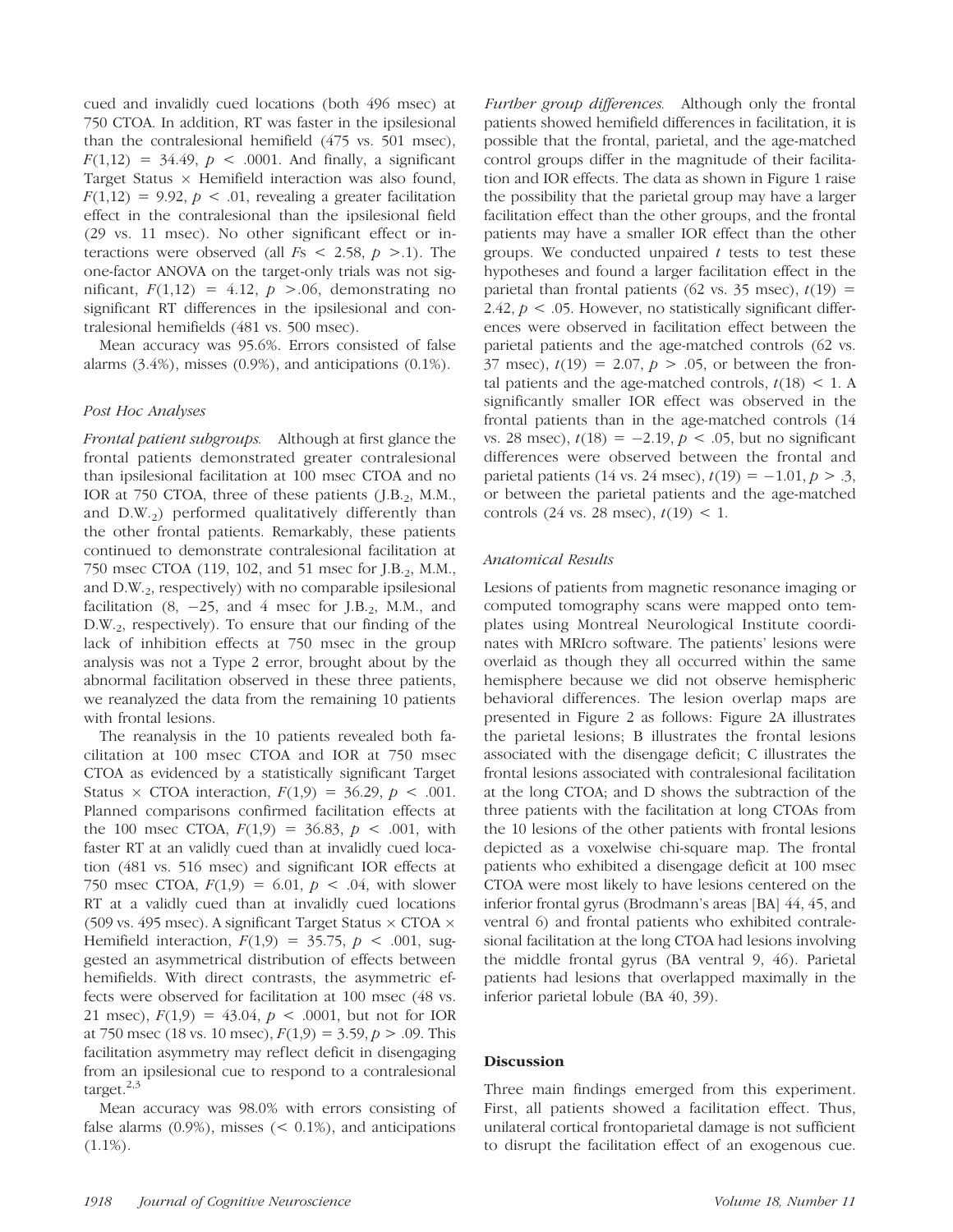The facilitation effects differed between the frontal and parietal patients, but because neither group differed from normal control subjects it is difficult to ascribe impairment to one or the other group. Second, the patients with frontal lesions demonstrated a disengage deficit (i.e., greater facilitation in the contralesional hemifield at the short CTOA). The lesions associated with this disengage deficit centered on the inferior frontal gyrus. Third, three of the patients with frontal lesions continued to show a facilitation effect in the contralesional field at the long CTOA. The behavior of these three patients, whose lesions centered on the middle frontal gyrus, differed qualitatively from the other frontal patients and the age-matched controls. We designed the next experiment to replicate these initial observations and further explore the temporal dynamics of the attentional orienting system at longer CTOAs.

## EXPERIMENT 2: ATTENTIONAL ORIENTING AT LONGER CTOAs

In this experiment we examined the exogenous attention system over a longer duration because of the abnormal temporal dynamics observed in three patients who showed facilitation at 750 msec CTOA. We wished to learn whether the temporal dynamics of these patients' exogenous orienting system was simply slowed such that IOR might appear at longer CTOAs.

In the previous experiment, two of the three patients, J.B.2 and D.W.2, had substantially greater error rates than the other patients (19.9% and 15.5% for J.B.<sub>2</sub> and D.W.<sub>2</sub>, respectively, vs. 2.0%), resulting primarily from false alarms to ipsilesional cues. To limit these errors, we also incorporated an error tone (220 Hz) that indicated a false alarm or a miss.

#### Methods

#### Participants

Patients J.B.2, M.M., and D.W.2, from the previous experiment were further tested in this procedure.

#### Experimental Procedure

The same procedure was used as in Experiment 1 with the following exceptions. A cue occurred before every target at CTOAs of 750, 1000, or 1250 msec. In addition, when an error occurred (i.e., false alarm or miss) a 200-msec tone (220 Hz) that was easily distinguished from the warning tone (880 Hz) sounded. Patient J.B.2 participated in 9 blocks and patients M.M. and D.W.2 participated in 10 blocks of experimental trials. The experimental trials followed a block of 25 practice trials. In each block there were 70 trials consisting of 5 validly

cued and 5 invalidly cued trials for each CTOA and each hemifield and 10 catch trials.

Response time. Separate three-factor repeated measures ANOVAs were conducted for each patient on mean correct RT greater than 150 msec and less than 3 SD from the mean with target status (validly cued, invalidly cued), hemifield (ipsilesional, contralesional), and CTOA (750, 1000, 1250 msec) as factors.

#### Results

Patient means are presented in Table 3 and the ANOVAs are presented in Table 4. All three patients showed contralesional facilitation for validly cued targets at all three CTOAs. In the ipsilesional hemifield,  $J.B.2$  did not show facilitation effects (both  $Fs < 2.98$ , both  $ps > .08$ ) at the 750 or 1000 msec CTOA, but did show IOR at 1250 msec CTOA,  $F(1,72) = 4.45$ ,  $p < .05$ . M.M. showed a facilitation effect at 750 msec CTOA,  $F(1,96) = 64.94$ ,  $p < .0001$ , but not at the 1000 msec CTOA,  $F(1,96) = 1.52$ ,  $p > .2$ . M.M. also showed IOR at 1250 msec CTOA,  $F(1,96) = 7.77$ ,  $p < .01$ . D.W.<sub>2</sub> showed facilitation at all three CTOAs. The facilitation effects were equivalent across both hemifields at 750 msec CTOA, but diminished in the ipsilesional field for the 1000 and 1250 msec CTOAs.

All three patients were reasonably accurate.  $J.B.2's$ mean accuracy was 89.7%. Errors consisted of false alarms (7.8%), misses (2.4%), and anticipations (0.1%). A further 1.6% of the data fell outside the 3 SD range. M.M.'s mean accuracy was 99.9%. Errors consisted of misses (0.1%). A further 0.6% of the data fell outside the 3 SD range. D.W.2's mean accuracy was 96.9%. Errors consisted of false alarms (2.7%) and misses (0.4%). A further 1.0% of the data fell outside the 3 SD range.

#### Discussion

This experiment replicated the observation that facilitation for validly cued contralesional targets occurred in these patients at 750 msec CTOA and extended up to 1250 msec CTOA. We term this abnormal pattern of contralesional facilitation at long CTOAs a ''reorienting deficit'' for reasons elaborated in the general discussion. Patient  $J.B._2$  and M.M. only showed IOR in the ipsilesional hemifield at the longest CTOA. Patient  $D.W_{2}$  did not show IOR at any location or CTOA, but the facilitation effect was greater in the contralesional than ipsilesional hemifield.

#### GENERAL DISCUSSION

The frontal lobes are an integral part of attentional networks, especially when attention is engaged in selection of stimuli over time. Classically, patients with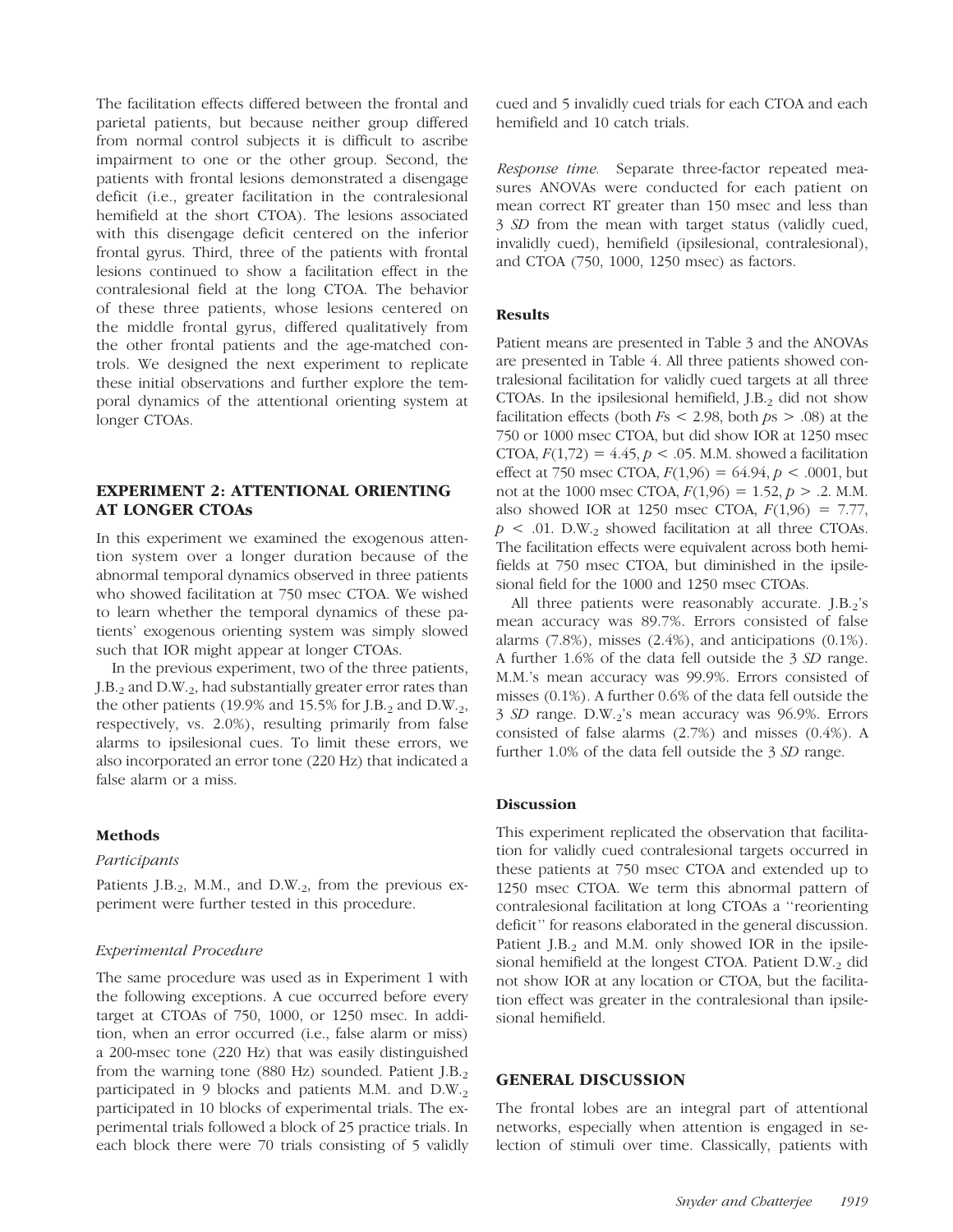|                           |             |                |      | RT (msec)/Effect Size (msec) |      |        |            |       |  |  |  |
|---------------------------|-------------|----------------|------|------------------------------|------|--------|------------|-------|--|--|--|
| Hemifield<br>Ipsilesional | <b>CTOA</b> | Target Status  | J.B. |                              | M.M. |        | $D.W._{2}$ |       |  |  |  |
|                           | 750         | Validly cued   | 488  |                              | 485  |        | 467        |       |  |  |  |
|                           |             | Invalidly cued | 507  | 19                           | 517  | $32*$  | 489        | 22    |  |  |  |
|                           | 1000        | Validly cued   | 508  |                              | 496  |        | 447        |       |  |  |  |
|                           |             | Invalidly cued | 505  | $-3$                         | 501  | 5      | 476        | $29*$ |  |  |  |
|                           | 1250        | Validly cued   | 515  |                              | 509  |        | 440        |       |  |  |  |
|                           |             | Invalidly cued | 492  | $-23*$                       | 498  | $-11*$ | 456        | $16*$ |  |  |  |
| Contralesional            | 750         | Validly cued   | 489  |                              | 539  |        | 543        |       |  |  |  |
|                           |             | Invalidly cued | 605  | $116*$                       | 553  | $14*$  | 561        | $24*$ |  |  |  |
|                           | 1000        | Validly cued   | 482  |                              | 538  |        | 485        |       |  |  |  |
|                           |             | Invalidly cued | 582  | $100*$                       | 558  | $20*$  | 556        | $71*$ |  |  |  |
|                           | 1250        | Validly cued   | 478  |                              | 543  |        | 487        |       |  |  |  |
|                           |             | Invalidly cued | 532  | $54*$                        | 551  | $8*$   | 553        | 66*   |  |  |  |

Table 3. Mean Correct Response Time (RT) Greater than 150 msec and Less than 3 SD Above the Mean as a Function of Hemifield, Cue–Target Onset Asynchrony (CTOA), and Target Status for Patients J.B.2, M.M., and D.W.2

 $* p < .05$ .

dorsolateral prefrontal lesions have difficulties remaining vigilant over extended periods. Whether these patients also have deficits in attentional dynamics over a shorter time scale is not known. To our knowledge, the role of dorsolateral prefrontal damage in simple exogenous orienting has not been previously investigated.

Our study revealed three findings. First, exogenous cues facilitated target detection despite frontoparietal damage. Second, lesions of the dorsolateral prefrontal cortex, especially inferior frontal gyrus, produced a difficulty with disengaging from an ipsilesional location to which attention has been directed exogenously.

Third, some patients with dorsolateral prefrontal damage, likely within the posterior middle frontal gyrus, had a reorienting deficit that was remarkably prolonged in duration. We discuss each of the findings and their implications for the organization of attentional systems.

All our patients benefited from exogenous cues in detecting targets, despite the fact that the cue was not predictive of where the target would appear. That is, their attention was captured reflexively by the exogenous cue. This finding suggests that the initial exogenous orienting process may be mediated subcortically, as suggested by recent neurophysiological evidence

Table 4. Three-factor Analyses of Variance (ANOVA) for Patients J.B.<sub>2</sub>, M.M., and D.W.<sub>2</sub> with Target Status (Validly Cued, Invalidly Cued), Cue–Target Onset Asynchrony (CTOA; 750, 1000, 1250 msec), and Hemifield (Ipsilesional, Contralesional) as Factors

|                                                | Patients |             |         |      |             |                |            |             |                |  |
|------------------------------------------------|----------|-------------|---------|------|-------------|----------------|------------|-------------|----------------|--|
|                                                | $J.B._2$ |             |         | M.M. |             |                | $D.W._{2}$ |             |                |  |
|                                                | df       | F Statistic | Þ       | df   | F Statistic | $\overline{p}$ | df         | F Statistic | $\overline{P}$ |  |
| Target status                                  | 1,36     | 98.86       | < .0001 | 1,48 | 34.29       | < .0001        | 1,41       | 332.51      | < .0001        |  |
| <b>CTOA</b>                                    | 2,72     | 4.12        | < .05   | 2,96 | <1          |                | 2,82       | 72.56       | < .0001        |  |
| Hemifield                                      | 1,36     | 14.30       | < .001  | 1,48 | 163.08      | < .0001        | 1,41       | 212.311     | < .0001        |  |
| Target Status $\times$ CTOA                    | 2,72     | 10.29       | < .0001 | 2,96 | 15.92       | < .0001        | 2,82       | 19.18       | < .0001        |  |
| Target Status $\times$ Hemifield               | 1,36     | 126.43      | < .0001 | 1,48 | 1.94        | >1             | 1,41       | 50.65       | < .0001        |  |
| $CTOA \times$ Hemifield                        | 2,72     | 4.55        | < .05   | 2,96 | 1.00        | $>$ 3          | 2,82       | 3.69        | < .05          |  |
| Target Status $\times$ CTOA $\times$ Hemifield | 2,72     | $\leq$ 1    |         | 2,96 | 13.08       | < .0001        | 2,82       | 10.81       | < 0.0001       |  |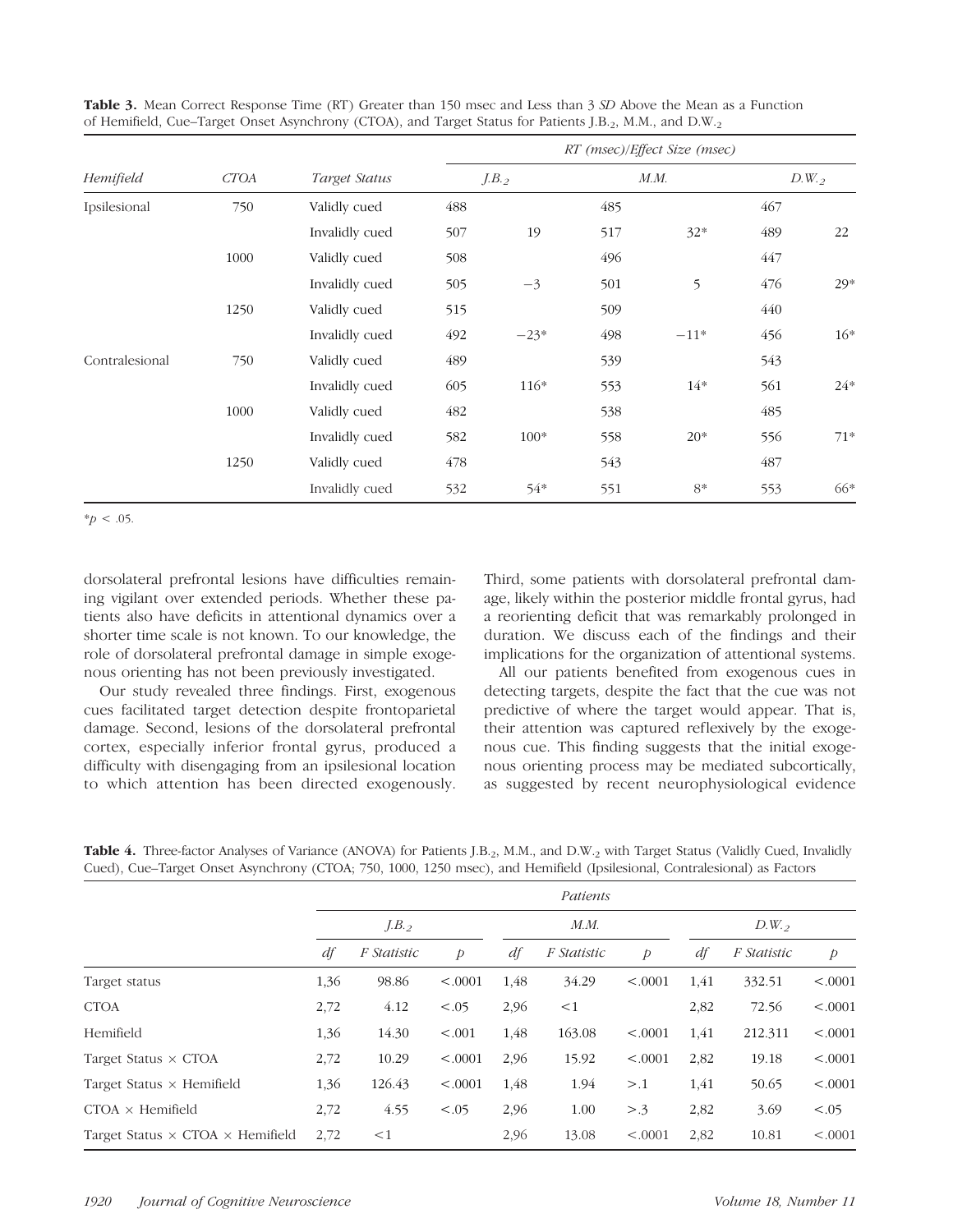demonstrating that the superior colliculus mediates an early orienting response to an exogenous cue (Fectau et al., 2004; Bell et al., 2003). By contrast, Corbetta and Shulman (2000) suggested that a ventral frontoparietal network primarily involving the temporoparietal junction and inferior frontal gyrus mediates exogenous orienting. Our patients suggest that unilateral damage to the ventral dorsolateral frontal or the posterior parietal cortex does not impair the initial stages of reflexive orienting to an exogenous cue.

After the initial facilitation effects of a valid cue, the frontal patients' behavior diverged from that of normal subjects and patients with parietal damage. These frontal patients segregated into two qualitatively different groups. In one group, exogenous orienting was disrupted such that attention was less easily disengaged from an ipsilesional cue to a contralesional target at short CTOAs. This group had damage most often to the inferior frontal gyrus. The finding is consistent with the view that the inferior frontal gyrus mediates exogenous orienting (Corbetta & Shulman, 2002), but indicates that the frontal involvement occurs after the initial reflexive phase.

A second group of patients with frontal damage continued to show facilitation for validly cued contralesional targets at long CTOAs. This group had damage centered within the posterior middle frontal gyrus. How might we explain this prolonged contralesional facilitation? One possibility is that the subjects had a prolonged inability to disengage from an ipsilesional cue. On this account, the contralesional facilitation would be the result of the cost of attention remaining engaged ipsilesionally in the invalidly cued condition when the target appeared contralesionally. However, such a prolonged disengage mechanism is unlikely to account for the prolonged contralesional facilitation. If attention remained engaged at the precise location of the ipsilesional cue, then targets in the ipsilesional hemifield at long CTOAs should be detected faster when validly cued than when not. This pattern of behavior was not observed. Rather, two patients exhibited the opposite pattern demonstrating ipsilesional IOR at the longest CTOA.

We propose an alternate explanation, which we term the reorienting deficit, which expands on an idea proposed by Corbetta and Shulman (2002). On this view, the ventral frontoparietal network acts as a circuit breaker for the orienting system. In an exogenous cueing experiment, subjects are prepared to detect a target. This task introduces a reflexive exogenous reaction to a cue, but still retains an endogenous component insofar as a specific target is being sought. The cue, which is nonpredictive and is thus irrelevant to the task, becomes a circuit-breaking event for the task to find the target as the attention system reflexively reacts to the location of the cue. After reflexively reacting to the cue, subjects normally reorient to the task of detecting the target. If this reorienting process were impaired, then subjects would be slower to reorient to contralesional targets and produce an asymmetric facilitation effect. On this account, the middle frontal gyrus is a critical component of the frontoparietal attentional network mediating interactions of the exogenous and endogenous orienting systems. This notion is supported by an imaging study demonstrating middle frontal gyrus involvement in reorienting processes in spatial cueing (Lepsien & Pollman, 2002). Consistent with this explanation, Corbetta and Shulman (2002) proposed that frontoparietal networks mediate this interaction. However, they postulated that this system is lateralized to the right hemisphere. With our patients with chronic brain damage, we did not confirm this lateralization claim.

This idea of a reorientation deficit receives some support from the pediatric literature. Young children often do not show IOR (Brodeur & Enns, 1997). A recent study by MacPherson, Klein, and Moore (2003) demonstrated that children do demonstrate IOR, but under specific conditions. Using a single cue procedure, such as the one we used, children did not have IOR at long CTOAs. However, when a double-cue procedure was used, where attention was reoriented via an abrupt onset at center, the typical adult pattern of early facilitation and later IOR was observed at the peripherally cued location. This finding suggested that in young children, if attention is not reoriented from the peripherally cued location (i.e., via an abrupt onset at center), IOR does not develop. MacPherson et al. suggested that a reorienting process is necessary for the development of IOR. As we have already discussed, a similar reorienting deficit may be present in our patients with damage to the posterior middle frontal gyrus.

The interpretation of a contralesional disengage deficit with inferior frontal gyrus damage and a reorienting deficit with middle frontal damage is based largely on the Posner et al. (1984) ''disengage, move, engage'' model of attention. However, one of the issues raised by Klein (2000) is whether IOR begins, as posited by Posner and Cohen (1984), when attention leaves the cued location or when cue onset occurs with the IOR effect initially masked by early facilitation. If the latter is true, an alternate interpretation is that the early facilitation asymmetry could—at least partly—reflect a deficit in IOR to invalidly cued contralesional targets. Thus, it is possible that the inferior and middle frontal gyrus patients do not have qualitatively different deficits. Rather, both groups might demonstrate varying degrees or time courses of disengagement or inhibition of ipsilesional cues, and reorienting or facilitation to contralesional targets.

We did not find evidence that parietal damage affected exogenous attentional orienting. Indeed, the pattern of performance of our patients was similar to that of the age-matched controls. This finding would seem to run contrary to the received wisdom about the role of the parietal cortex in spatial attention. This inconsistency might be accounted for by some critical differences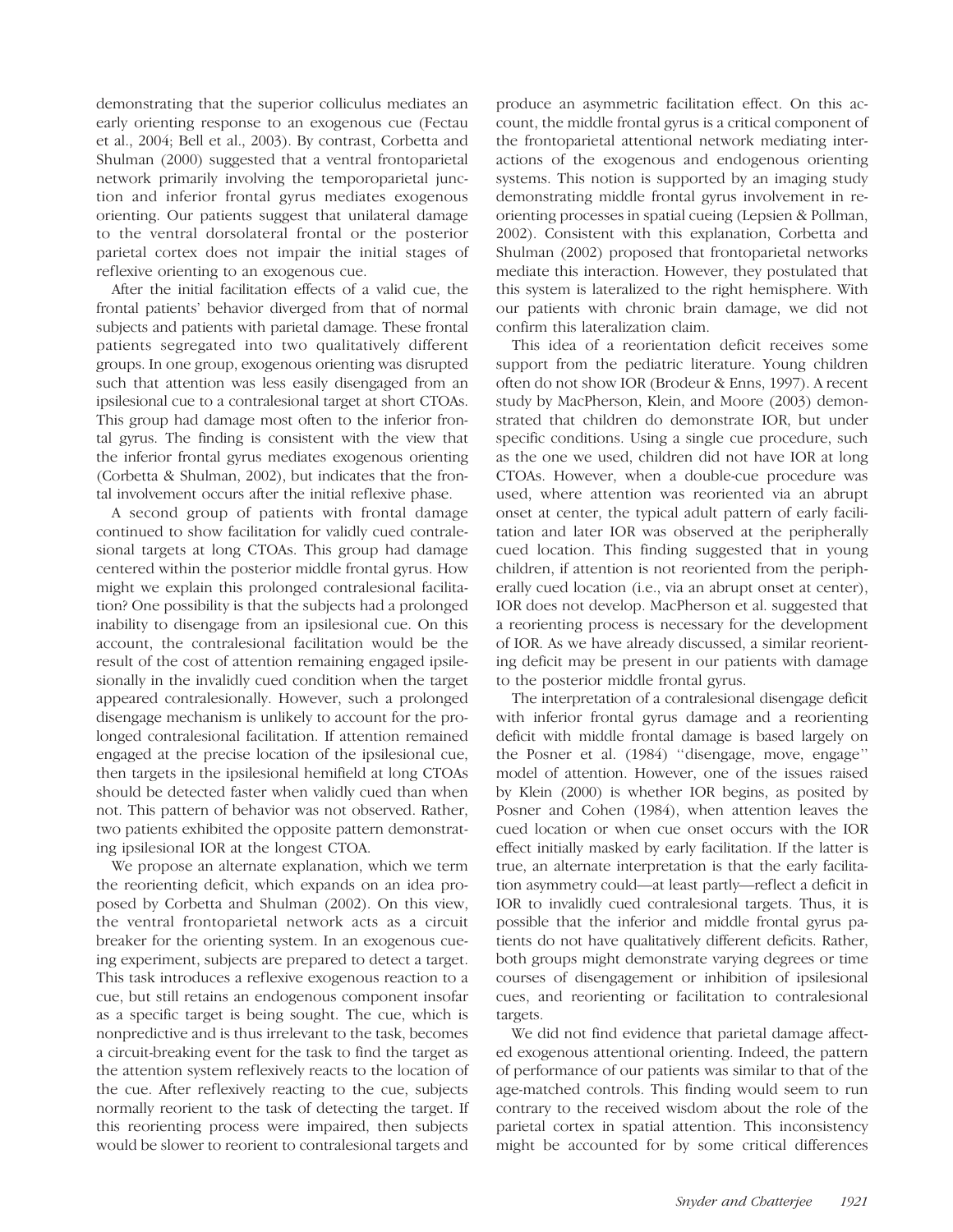between our study and others. The classic disengage deficit Posner et al. (1984) reported in patients with parietal lesions was in the context of a paradigm that did not use purely exogenous cues. In their study, the cues were predictive of the location of the target. Also, many of their patients had overt neglect, which was not true of our cohort of subjects. Finally, on average, their patients responded considerably slower than ours. In another study, Friedrich et al. (1998) did observe a disengage deficit in patients with temporoparietal junction lesions. However, they found this deficit at 50 msec but not at 150 msec CTOA. Thus, the posterior attentional networks may be involved in an orienting response at a shorter time scale than anterior networks.

Another goal of the study was to examine the cortical mediation of IOR. Although previous studies suggest that the retinotectal pathway is important for IOR (Sapir, Soroker, Berger, & Henik, 1999; Danziger, Fendrich, & Rafal, 1997; Posner et al., 1985), the posterior parietal cortex in conjunction with the superior colliculus has been implicated in the generation of IOR (Klein, 2000, 2004). This hypothesis follows from studies showing that IOR occurs when the eyes have moved to a different location (Maylor & Hockey, 1985) and when a cued object moves (Tipper et al., 1994), coupled with the rationale that the superior colliculus, which codes in retinal and not environmental spatial coordinates, is by itself unlikely to inhibit coordinates that are independent of eyes or body movement. This hypothesis is further supported by recent single-cell recordings in rhesus monkeys demonstrating that the superior colliculus is necessary, but not sufficient for IOR (Dorris, Klein, Everling, & Munoz, 2002). Finally, a recent activation study demonstrated that involvement of the right posterior parietal area, and middle frontal gyrus in generating IOR (Mayer, Dorflinger, et al., 2004; Mayer, Seidenberg, et al., 2004).

Frontal lesions did appear to have an effect on IOR. First, the typical time course of IOR was not observed in patients with the reorienting deficit. In addition, in frontal patients without a reorienting deficit we found a trend toward less ipsilesional IOR. By contrast, parietal damage did not diminish IOR. This observation is consistent with previous reports of normal IOR in parietal patients (Friedrich et al. 1998; Posner et al., 1985). The posterior parietal cortex may, however, mediate IOR under more complex conditions. Sapir, Hayes, Henik, Danziger, and Rafal (2004) reported that damage to the intraparietal sulcus preserves IOR in retinal but not environmental coordinates. Thus, the parietal cortex might only be necessary for IOR when retinal coordinates are remapped into more complex coordinates (Liu et al., 2005).

In conclusion, our findings suggest that parts of the dorsolateral prefrontal cortex play specific roles in the organization of spatial attention as it unfolds over time. Specifically, damage to the inferior frontal gyrus impairs the ability to rapidly disengage attentional resources from ipsilesional spatial locations at short CTOAs and may hinder the development of ipsilesional IOR. Damage to the posterior middle frontal gyrus is more likely to impair a reorienting process after attention reacts reflexively to an exogenous ipsilesional cue. An attentional system that is impaired in reorienting to the task at hand after a peripheral cue may underlie the clinical observation that many patients with dorsolateral prefrontal lobe damage are distractible and that irrelevant environmental stimuli interfere with their voluntary control of attention.

#### Acknowledgments

This research was supported by a Natural Sciences and Engineering (NSERC) postdoctoral fellowship, an NSERC grant, and a University College of the Cariboo Scholarly Activity Grant to J. J. S. and National Institutes of Health Grant 037539 to A. C. We thank Roy Hamilton, Sabrina Smith, Marianna Stark, and Elaine Wencil for their helpful comments on an earlier draft of this article.

Reprint requests should be sent to Janice J. Snyder, Psychology Department, University of British Columbia Okanagan, 3333 University Way, Kelowna, British Columbia, Canada V1V 1V7, or via e-mail: janice.snyder@ubc.ca.

#### **Notes**

1. In their paradigm, peripheral valid cues were predictive (80%) of target location, making the paradigm not purely an exogenous one. In our experiments the cues occurred equally in either location and are not predictive of the target location. 2. On target-only (i.e., no cue) trials, detection of a target in the ipsilesional hemifield was 15 msec faster than detection of a target in the contralesional hemifield (502 vs. 517 msec). When a cue occurred prior to target onset, this difference was again observed with mean RT to ipsilesionally validly cued locations 15 msec faster than mean RT to contralesionally validly cued locations (474 vs. 489 msec). This difference reflects an ipsilesional detection bias. However, this difference was much larger on invalidly cued trials, with mean RT to ipsilesionally invalidly cued locations 43 msec faster than mean RT to contralesionally invalidly cued locations (494 vs. 537 msec), reflecting an asymmetric cost to detecting targets when the cues occur in the opposite hemifield, which reflects an impairment in disengaging from an ipsilesional cue. In their paradigm, peripheral valid cues were predictive (80%) of target location, making the paradigm not purely an exogenous one. In our experiments the cues occurred equally in either location and are not predictive of the target location.

3. We further looked at patients with lesions confined to the frontal lobes without extension into the anterior parietal lobe  $(n = 6)$ . These patients continued to show greater facilitation in the contralesional than ipsilesional hemifield (43 vs. 17 msec),  $F(1,5) = 18.83$ ,  $p < .01$ . In addition, IOR was present in the contralesional hemifield,  $F(1,5) = 8.27, p < .05$ , and was absent  $(F < 1)$  in the ipsilesional hemifield  $(14 \text{ vs. } 3 \text{ msec})$ .

#### **REFERENCES**

Allport, A. (1989). Visual attention. In M. I. Posner (Ed.), Foundations of cognitive science (pp. 631–682). Cambridge: MIT Press.